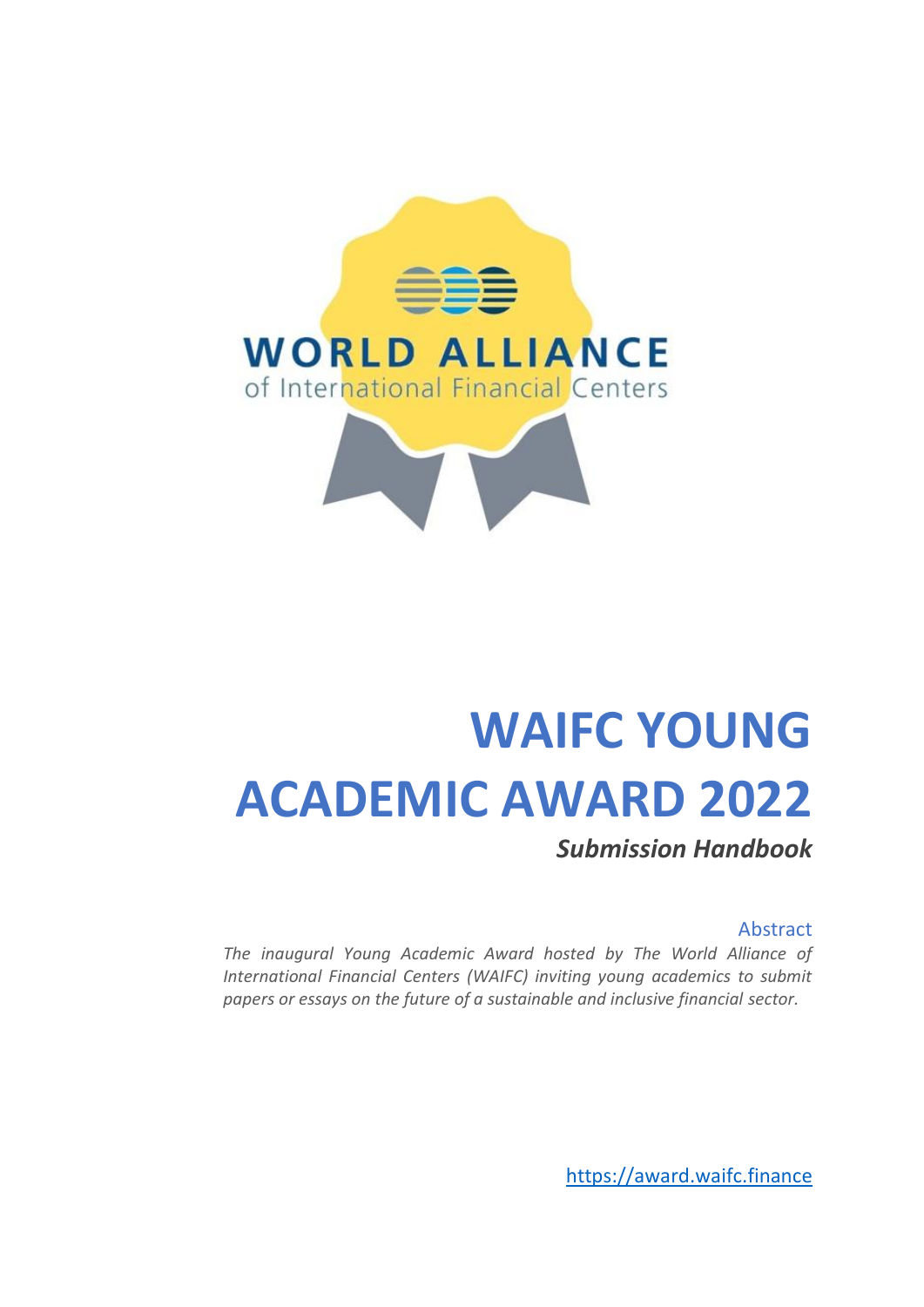# **Table of Contents**

| <b>GENERAL SUBMISSION CRITERIA, AUTHOR ACKNOWLEDGEMENT &amp; PERMISSIONS 4</b> |  |
|--------------------------------------------------------------------------------|--|
|                                                                                |  |
|                                                                                |  |
|                                                                                |  |
|                                                                                |  |
|                                                                                |  |
|                                                                                |  |
|                                                                                |  |
|                                                                                |  |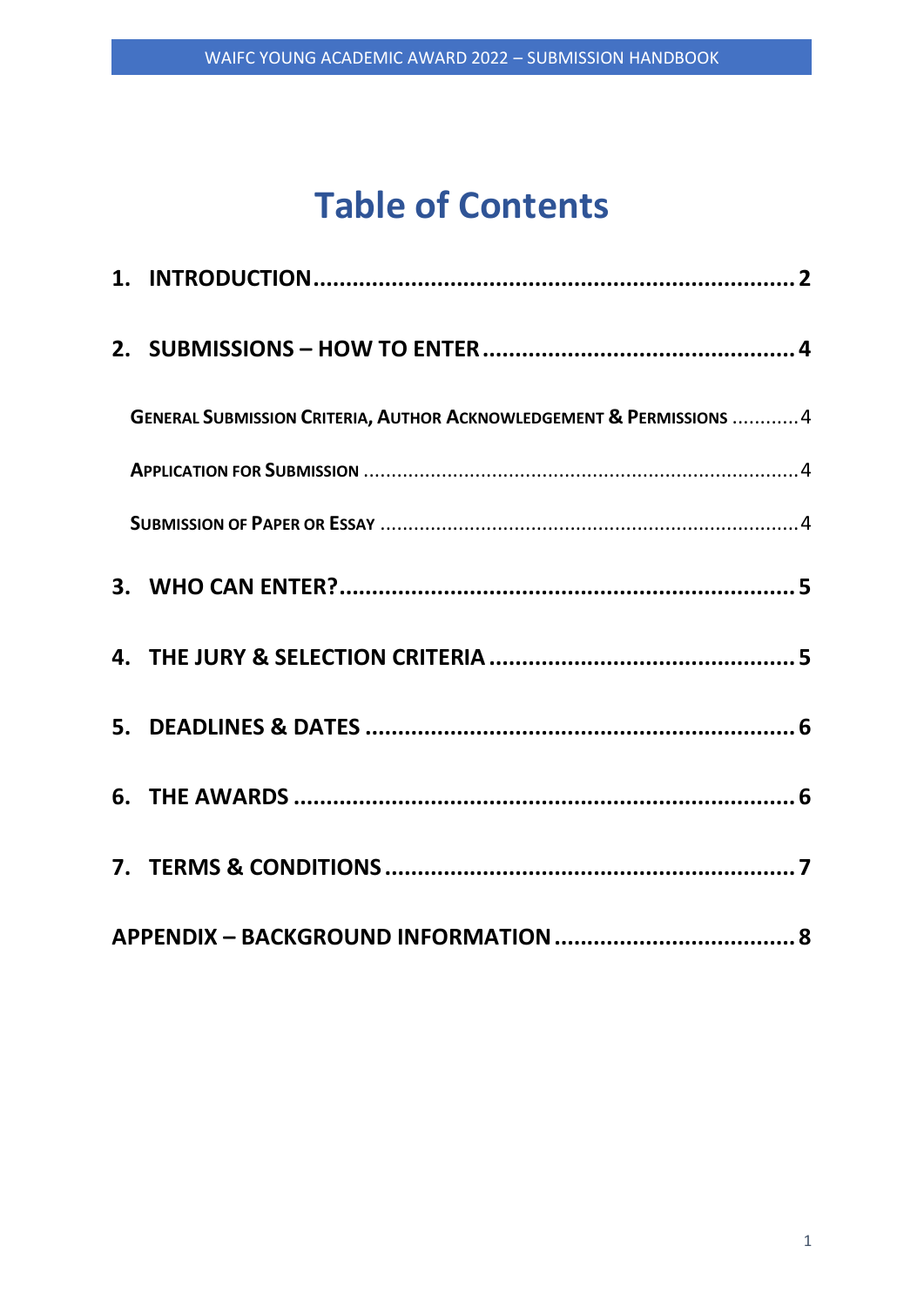## <span id="page-2-0"></span>1. INTRODUCTION

*The financial sector continues to undergo rapid evolution with new technologies enabling the digitization of money, innovative trends involving artificial intelligence and DLT, and a greater focus on financing SMEs and financial inclusion. We see a long-term transition toward a sustainable financial industry, while in the short-term there is a need to support the economic recovery from the pandemic.*



*Jennifer Reynolds, Chair WAIFC Board of Directors*

The World Alliance of International Financial Centers (WAIFC) is a non-profit association representing 21 leading international financial centers. Our members work with financial institutions, government, academia, and other stakeholders to drive the growth and competitiveness of the financial sector. WAIFC facilitates cooperation between our members, exchanging best practices and communication with the general public. Together we collaborate on accelerating sustainable economic growth and innovation in the delivery of global financial services.

The best ideas on how to realize a sustainable financial industry will not come from our members alone. We actively seek new insights and fresh perspectives from the next generation of researchers and thought leaders.

I am therefore delighted to announce the inaugural WAIFC Young Academic Award in 2022. We invite young academics to submit papers or essays addressing one of the following topics:

- 1) The future of finance, or what will financial centers look like in 2030
- 2) How the financial sector can contribute to a sustainable economic recovery from the current pandemic
- 3) Innovations in sustainable finance and their impact on the financial industry
- 4) How financial centers can promote inclusive finance
- 5) New ways of successfully financing small and medium-sized enterprises

We will also consider papers on topics not mentioned above, but relevant to the work of international financial centers.

The top three finalists will have the unique opportunity to present their research at WAIFC's Annual General Meeting to be held in Casablanca, Morocco in October 2022.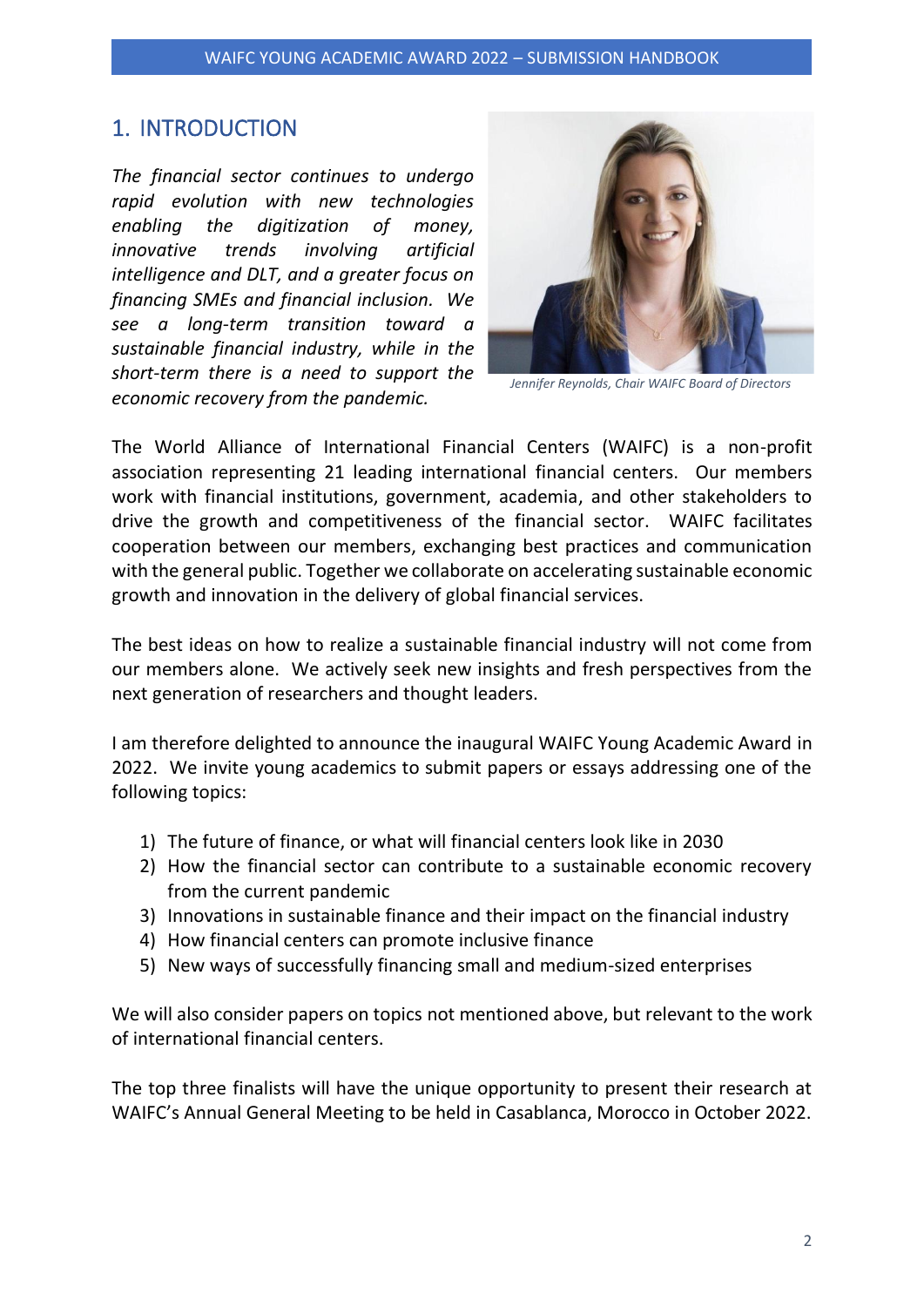Applications to submit your paper or essay may be made no later than 15 May 2022, while your final paper or essay must be submitted no later than 15 June 2022.

Full details on who can enter, how to enter, assessment criteria, etc. are detailed within this handbook. If you have any further questions, please email [award@waifc.finance.](mailto:award@waifc.finance)

I look forward to receiving your submissions, and hopefully meeting you in Casablanca later this year.

Yours sincerely,

Jennifer Reynolds Chair, WAIFC Board of Directors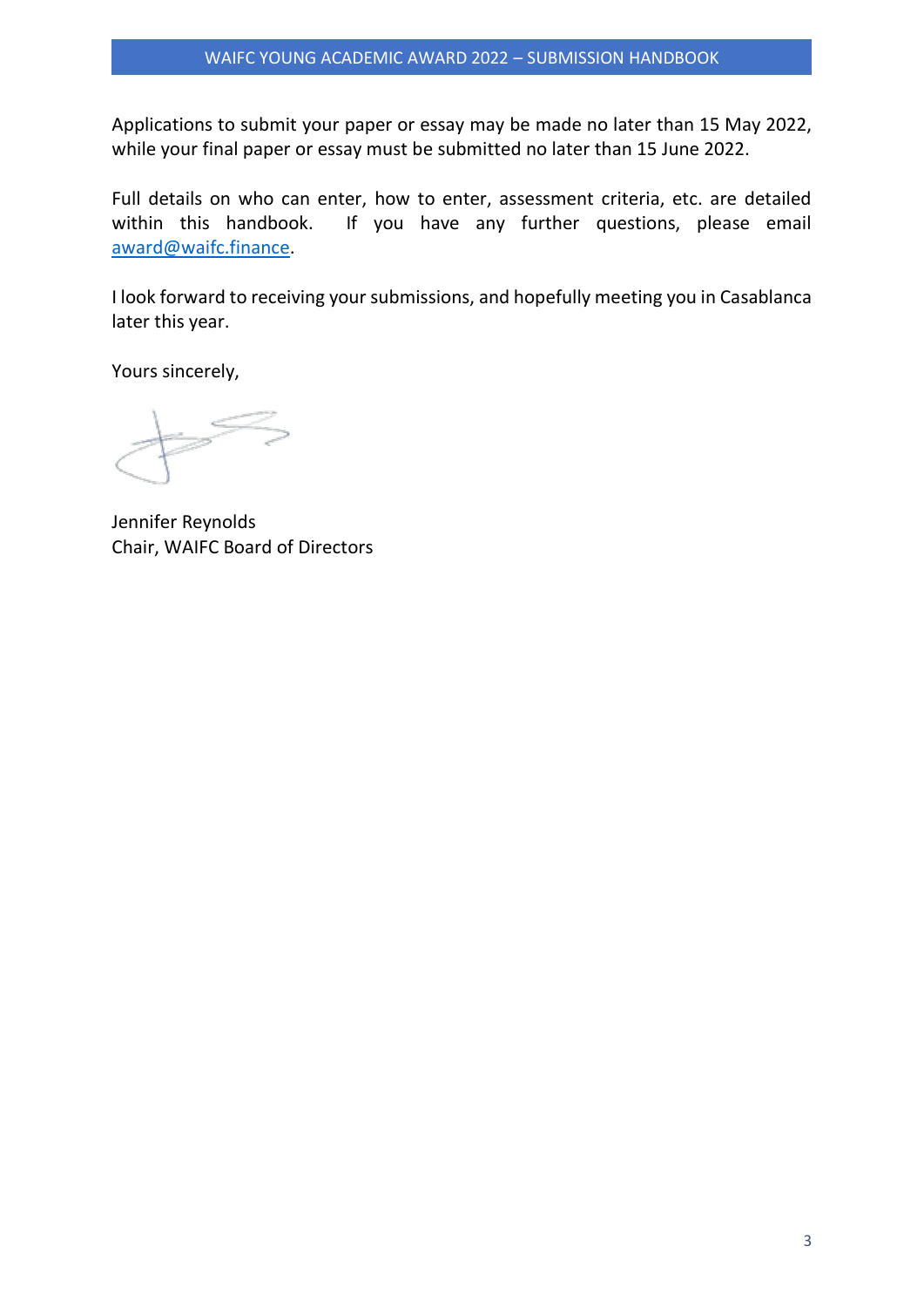# <span id="page-4-0"></span>2. SUBMISSIONS – HOW TO ENTER

We invite young academics to submit papers or essays addressing one of the following topics:

- 1) The future of finance, or what will financial centers look like in 2030
- 2) How the financial sector can contribute to a sustainable economic recovery from the current pandemic
- 3) Innovations in sustainable finance and their impact on the financial industry
- 4) How financial centers can promote inclusive finance
- 5) New ways of successfully financing small and medium-sized enterprises

We will also consider papers on topics not mentioned above, but relevant to the work of international financial centers.

### <span id="page-4-1"></span>General Submission Criteria, Author Acknowledgement & Permissions

- Papers / essays should be previously unpublished, or if published not earlier than 2021
- Multiple authors can contribute to a paper or essay, but at least one author must be under the age of 35 as of 15 June 2022
- Applicants consent to the processing of personal data in compliance with EU GDPR
- Shortlisted applicants agree to provide bios and photos
- Shortlisted applicants grant permission to WAIFC and its members to publish author information with paper or essay details as part of the Award social media campaign
- Shortlisted applicants grant permission to WAIFC and its members to publish (electronically) paper or essay with full attribution to the author(s)

### <span id="page-4-2"></span>Application for Submission

- Applications for submission must be made no later than 15 May 2022
- Applications must be made by completing our **[submission form](https://bit.ly/WAIFCYAA2022HB)** \*
- Applications must include an abstract of between 200 and 500 words and include a table of contents of the full paper or essay
- Applications must be in the English language

#### *\* If you are unable to access the submission form, please email [award@waifc.finance.](mailto:award@waifc.finance)*

#### <span id="page-4-3"></span>Submission of Paper or Essay

- Full paper or essay must be submitted no later than 15 June 2022
- Submissions can be sent to us by email: **[award@waifc.finance](mailto:award@waifc.finance)**
- Submissions must be between 5 and 25 pages (without bibliography)
- Submissions must be written in or translated to the English language
- Submissions must be in pdf format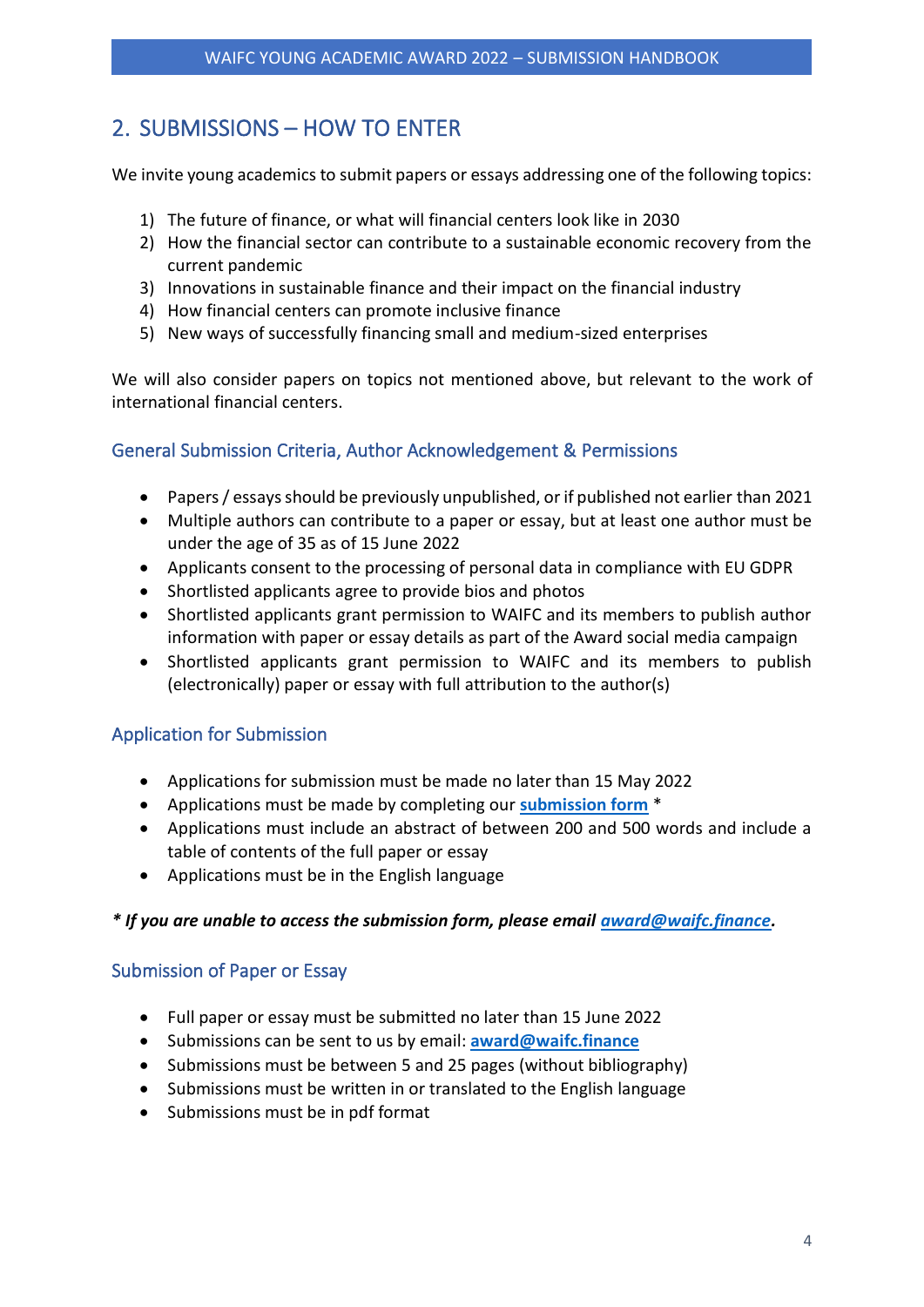# <span id="page-5-0"></span>3. WHO CAN ENTER?

We invite young academics from around the world to make a submission. WAIFC is a global organization, and we aim to make this a global competition. The Award is open to all countries, including non-WAIFC member countries.

As our focus is on finance, we particularly encourage submissions from Ph.D. students in finance, economics, mathematics, computer science, or other similar fields to participate. We are, however, seeking new ideas, so a background in any field of study is welcome as long as your paper or essay relates to finance and meets our submission criteria. Submissions are welcome from those in universities, research institutes, think tanks and other similar institutions.

Multiple authors can contribute to a paper or essay, but as we are seeking ideas from bright young minds, at least one author must be under the age of 35 as of 15 June 2022.

Authors currently employed by, or collaborating with, the WAIFC or any of its members or observers (refer to list at the end of this handbook) are not eligible to participate.

# <span id="page-5-1"></span>4. THE JURY & SELECTION CRITERIA

A jury will conduct a detailed evaluation of submissions. The jury will be made up of a subset of WAIFC Board Members and will be led by the WAIFC Chair. To ensure impartiality and fairness, Jury members will not be permitted to vote on submissions from their own country.

Submissions will be assessed based on the following criteria:

- Novelty
- Topicality
- Innovative thinking
- Scientific merit
- Relevance for financial centers
- Practical applicability

The jury will decide on the top three finalists. Feedback on submissions will only be provided to the three finalists during their presentations in October. No other feedback or ratings will be provided to submitters. The decision of the jury is final.

All submitters will be notified as to whether or not they have made it through to the top three. Upon notification that you are one of the three finalists, details of WAIFC's Annual General Meeting in October will be confirmed.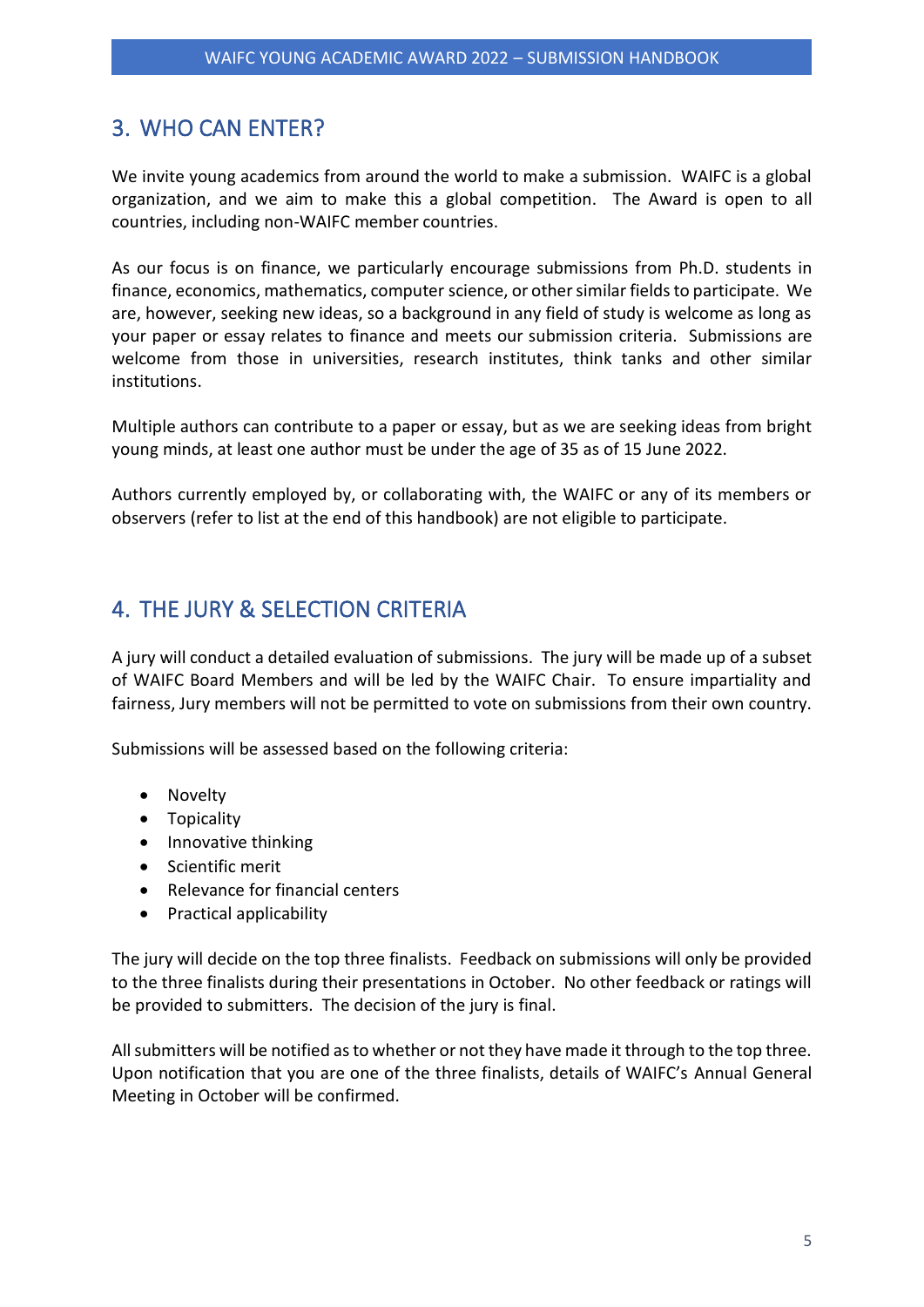# <span id="page-6-0"></span>5. DEADLINES & DATES

The website will be open for submissions from February through 15 June 2022. Judging of all submissions will take place from 16 June to 31 July 2022. All submitters will be notified as to whether or not they are a finalist in August.

- 
- 
- 
- 
- 
- $2<sup>nd</sup>$  half of October 2022

• 15 May 2022 Deadline for applications for submission

- 15 June 2022 Deadline for submission of full paper or essay
- 31 July 2022 Jury completes judging / assessing submissions
- 12 August 2022 Submitters notified if they are a finalist or not
- 9 September 2022 Finalist's logistics to present in Casablanca confirmed
	- Presentations at WAIFC AGM in Casablanca

#### *The date of the AGM in October will be confirmed in due course.*

# <span id="page-6-1"></span>6. THE AWARDS

Our inaugural Young Academic Award will take place at WAIFC's Annual General Meeting in Casablanca, Morocco in October 2022 (date to be confirmed).

The three finalists will be invited to present their paper or essay at the Annual General Meeting to the WAIFC Board of Directors and other invited observers and guests. The awards will be presented to the winners by members of the Board of Directors.

A prize will be awarded to each of the top three finalists as follows:

- EUR  $\epsilon$ 3,000 1<sup>st</sup> place
- $\bullet$  EUR €2,000 2<sup>nd</sup> place
- EUR  $\text{\ensuremath{\mathfrak{E}}1,000-3^{\text{rd}}}$  place

For the three finalists WAIFC will cover the cost of economy flights to Casablanca and hotel accommodation for two nights at a hotel chosen by WAIFC in Casablanca. Logistics for the travel will be coordinated with the finalists late August / early September 2022.

#### *Please note: Only one author per submission will have their travel and accommodation expenses covered by WAIFC. If there are multiple authors to a paper or essay, it is up to the authors to decide who will present.*

To celebrate the winner and two runners-up, all three will be promoted on the WAIFC website. The winner will also be interviewed for WAIFC's monthly newsletter.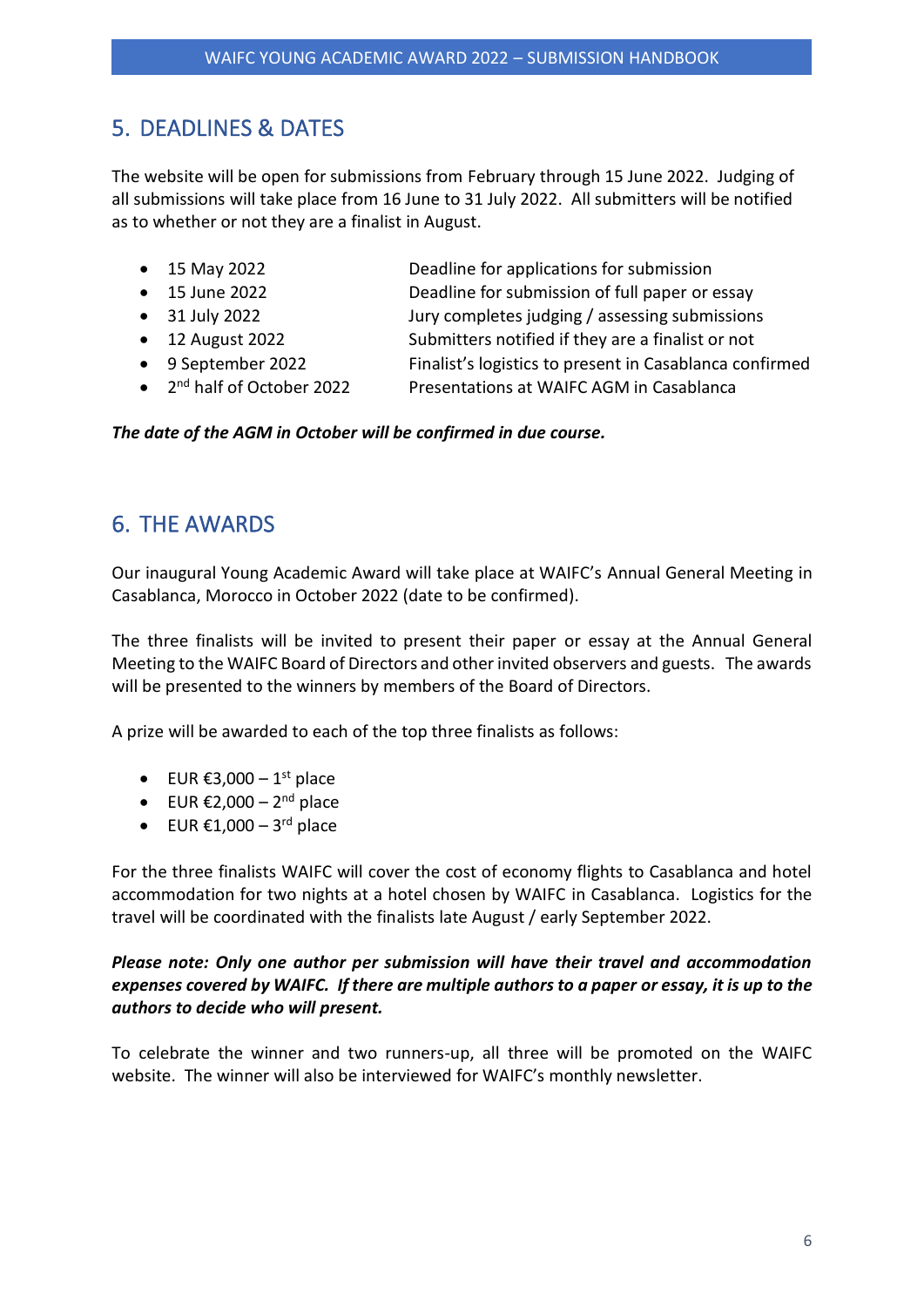# <span id="page-7-0"></span>7. TERMS & CONDITIONS

By submitting an application and a paper or essay, you agree to the following:

- WAIFC may share submitted material with its members, Award Jury, staff, and partners involved in the award process
- Applicants consent to the processing of personal data in compliance with EU GDPR
- Shortlisted applicants agree to provide bios and photos
- Shortlisted applicants grant permission to WAIFC and its members to publish author information with paper or essay details as part of the Award social media campaign
- Shortlisted applicants grant permission to WAIFC and its members to publish (electronically) paper or essay with full attribution to the author(s)
- If selected as a finalist to be able to travel to Casablanca to present your work in October 2022
- The decision of the Jury in selecting the three finalists is deemed to be final